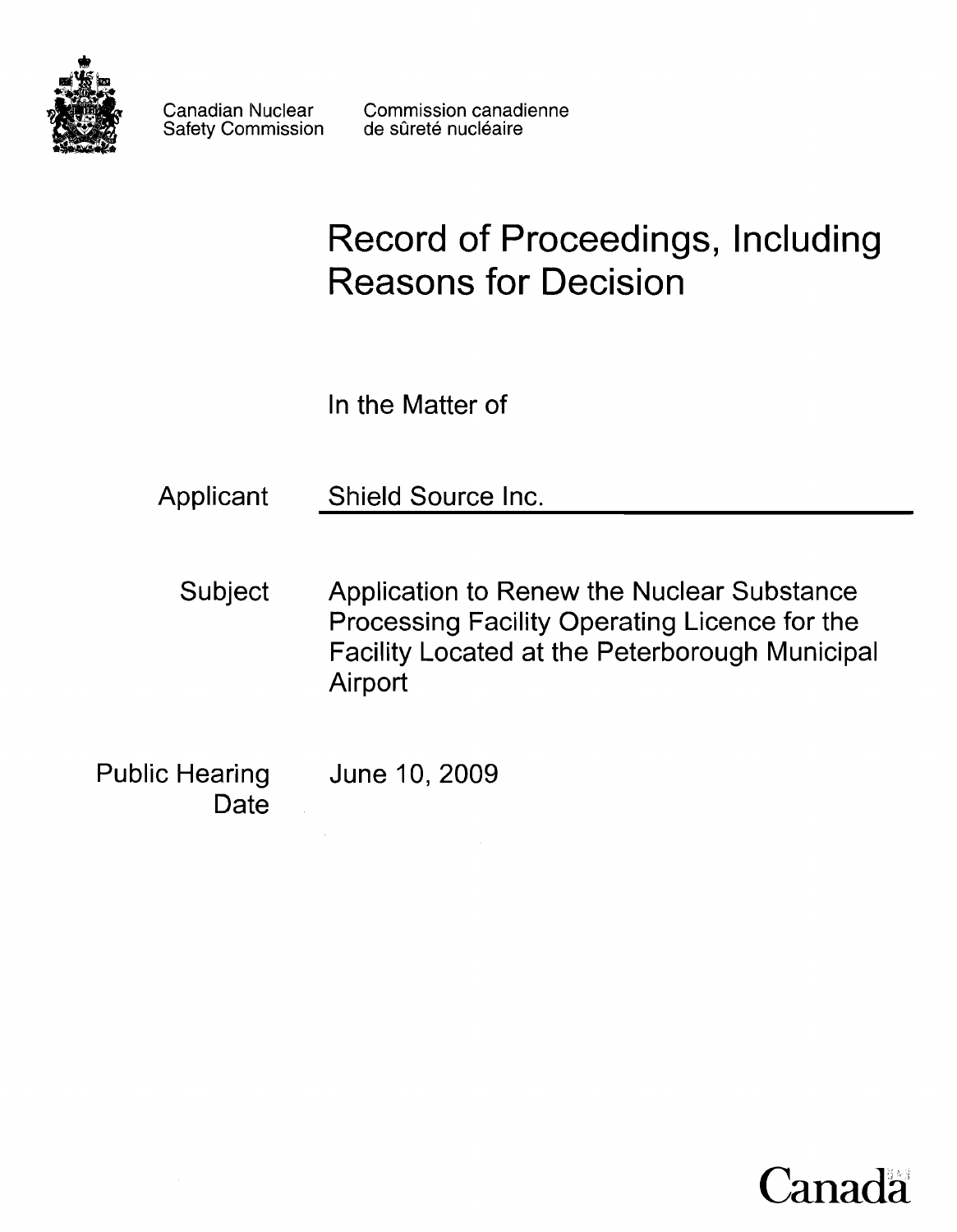## **RECORD OF PROCEEDINGS**

| Applicant:                                                           | Shield Source Inc.                                                                                                                                           |                                                               |  |
|----------------------------------------------------------------------|--------------------------------------------------------------------------------------------------------------------------------------------------------------|---------------------------------------------------------------|--|
| Address/Location:                                                    | 925 Airport Road, R.R. #5, Peterborough, ON K9J 6X6                                                                                                          |                                                               |  |
| Purpose:                                                             | Application to renew the Nuclear Substance Processing Facility<br>Operating Licence for the facility located at the Peterborough<br><b>Municipal Airport</b> |                                                               |  |
| Application received:                                                | December 8, 2008                                                                                                                                             |                                                               |  |
| Date of public hearing:                                              | June 10, 2009                                                                                                                                                |                                                               |  |
| Location:                                                            | Canadian Nuclear Safety Commission (CNSC) Public Hearing<br>Room, 280 Slater St., 14th. Floor, Ottawa, Ontario                                               |                                                               |  |
| Members present:                                                     | M. Binder, Chair<br>A.R. Graham<br>C.R. Barnes                                                                                                               | R. J. Barriault<br>M. J. McDill<br>A. Harvey<br>D.D. Tolgyesi |  |
| Secretary:<br><b>Recording Secretary:</b><br>Senior General Counsel: | M.A. Leblanc<br>M. Young<br>J. Lavoie                                                                                                                        |                                                               |  |

| <b>Applicant Represented By</b> |                       | <b>Document Number</b> |
|---------------------------------|-----------------------|------------------------|
| • B. Lynch, President           |                       | CMD 09-H6.1            |
|                                 |                       | CMD 09-H6.1A           |
|                                 |                       | CMD 09-H6.1B           |
| <b>CNSC</b> staff               |                       | <b>Document Number</b> |
| $\bullet$ P. Elder              | $\bullet$ A. Erdman   | <b>CMD 09-H6</b>       |
| • B. R. Ravishankar             | $\bullet$ P. Thompson | <b>CMD 09-H6.A</b>     |
| $\bullet$ S. Mihok              | $\bullet$ C. George   | <b>CMD 09-H6.B</b>     |
| $\bullet$ K. Bundy              |                       |                        |
| <b>Intervenors</b>              |                       | <b>Document Number</b> |
| See Appendix A                  |                       |                        |

 **Licence:** Renewed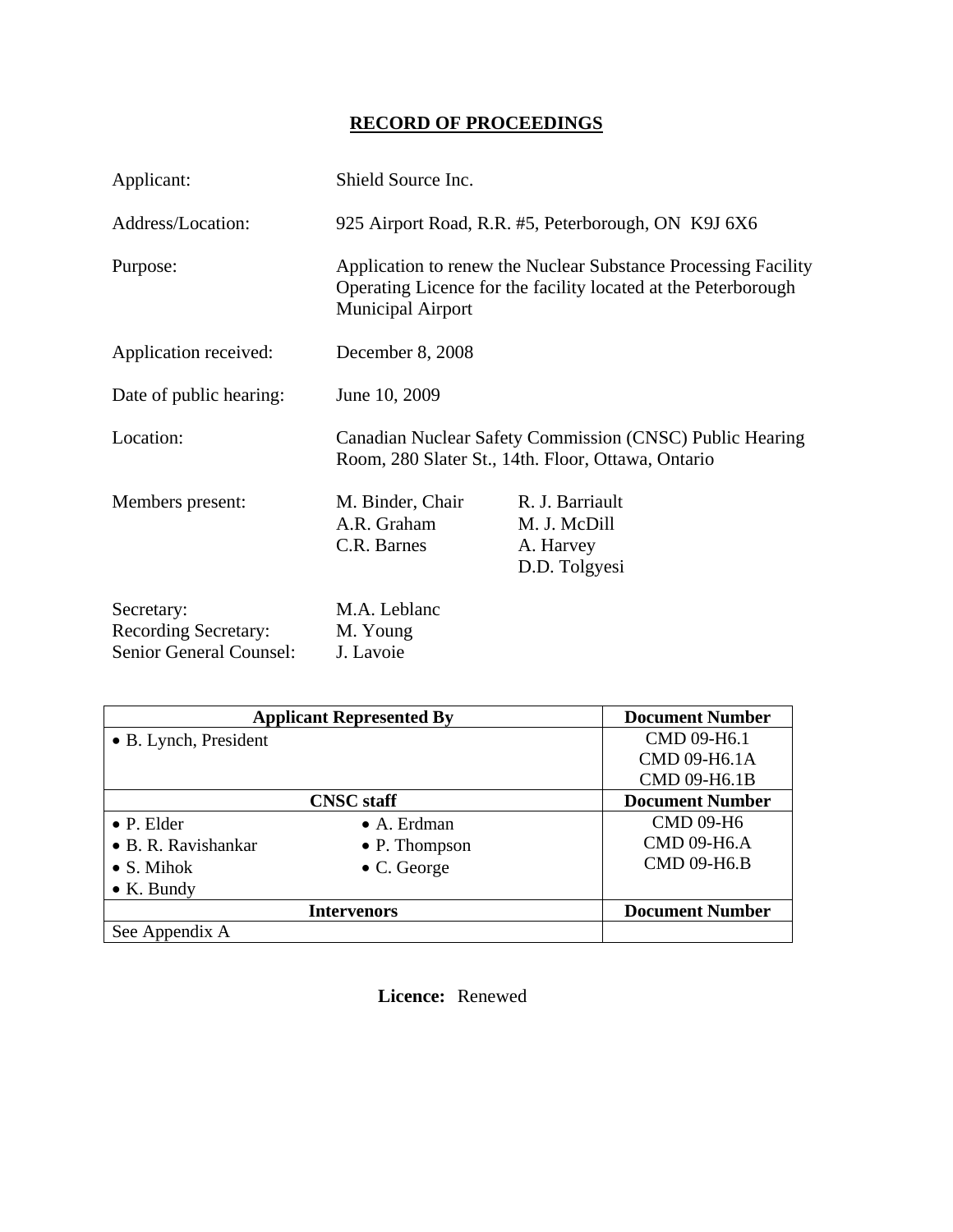## **Table of Contents**

| <b>Decision</b> |  |
|-----------------|--|
|                 |  |
|                 |  |
|                 |  |
|                 |  |
|                 |  |
|                 |  |
|                 |  |
|                 |  |
|                 |  |
|                 |  |
|                 |  |
|                 |  |
|                 |  |
|                 |  |
|                 |  |
|                 |  |
|                 |  |
|                 |  |
|                 |  |
|                 |  |
|                 |  |
|                 |  |
|                 |  |
|                 |  |
|                 |  |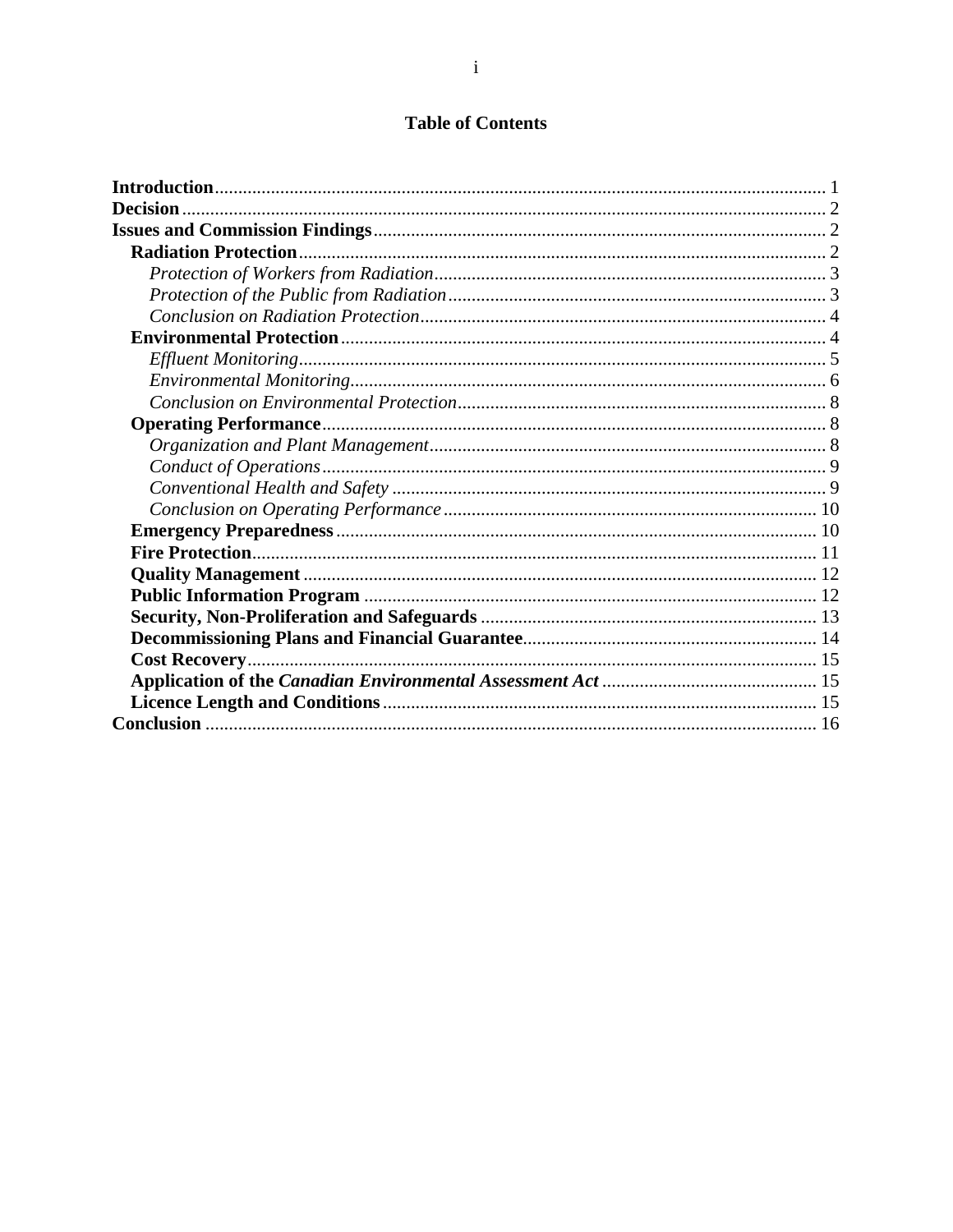#### **Introduction**

- <span id="page-3-0"></span>[1](#page-3-1). Shield Source Inc. (SSI) has applied to the Canadian Nuclear Safety Commission<sup>1</sup> (CNSC) for the renewal of the Nuclear Substance Processing Facility Operating Licence for its facility located in a leased hangar building at the Peterborough Municipal Airport in Peterborough, Ontario. The current operating licence, NSPFOL-12.02/2009, expires on July 31, 2009. SSI has applied for the renewal of its licence for a period of five years.
- 2. SSI produces gaseous tritium light sources (GTLSs) and manufactures devices containing the GTLSs. SSI receives tritium gas which is used to fill glass tubes to produce the GLTSs. SSI does not recycle or reclaim tritium from old or expired devices but transfers them to an authorized facility for disposal.

#### Issue

- 3. In considering the application, the Commission was required to decide, pursuant to subsection [2](#page-3-2)4(4) of the *Nuclear Safety and Control Act*<sup>2</sup>:
	- a) if SSI is qualified to carry on the activity that the licence would authorize; and
	- b) if, in carrying on that activity, SSI would make adequate provision for the protection of the environment, the health and safety of persons and the maintenance of national security and measures required to implement international obligations to which Canada has agreed.

## Public Hearing

4. The Commission, in making its decision, considered information presented for a public hearing held on June 10, 2009 in Ottawa, Ontario. The public hearing was conducted in accordance with the *Canadian Nuclear Safety Commission Rules of Procedure*<sup>[3](#page-3-3)</sup>. During the hearing, the Commission considered written submissions and heard oral presentations from CNSC staff (CMD 09-H6, CMD 09-H6.A and CMD 09-H6.B) and SSI (CMD 09-H6.1, CMD 09-H6.1A and CMD 09-H6.1B). The Commission also considered oral and written submissions from four intervenors (see Appendix A for a detailed list of interventions).

<span id="page-3-1"></span><sup>&</sup>lt;sup>1</sup> The *Canadian Nuclear Safety Commission* is referred to as the "CNSC" when referring to the organization and its staff in general, and as the "Commission" when referring to the tribunal component.

<span id="page-3-2"></span> $2$  S.C. 1997, c. 9.

<span id="page-3-3"></span> $3$  S.O.R./2000-211.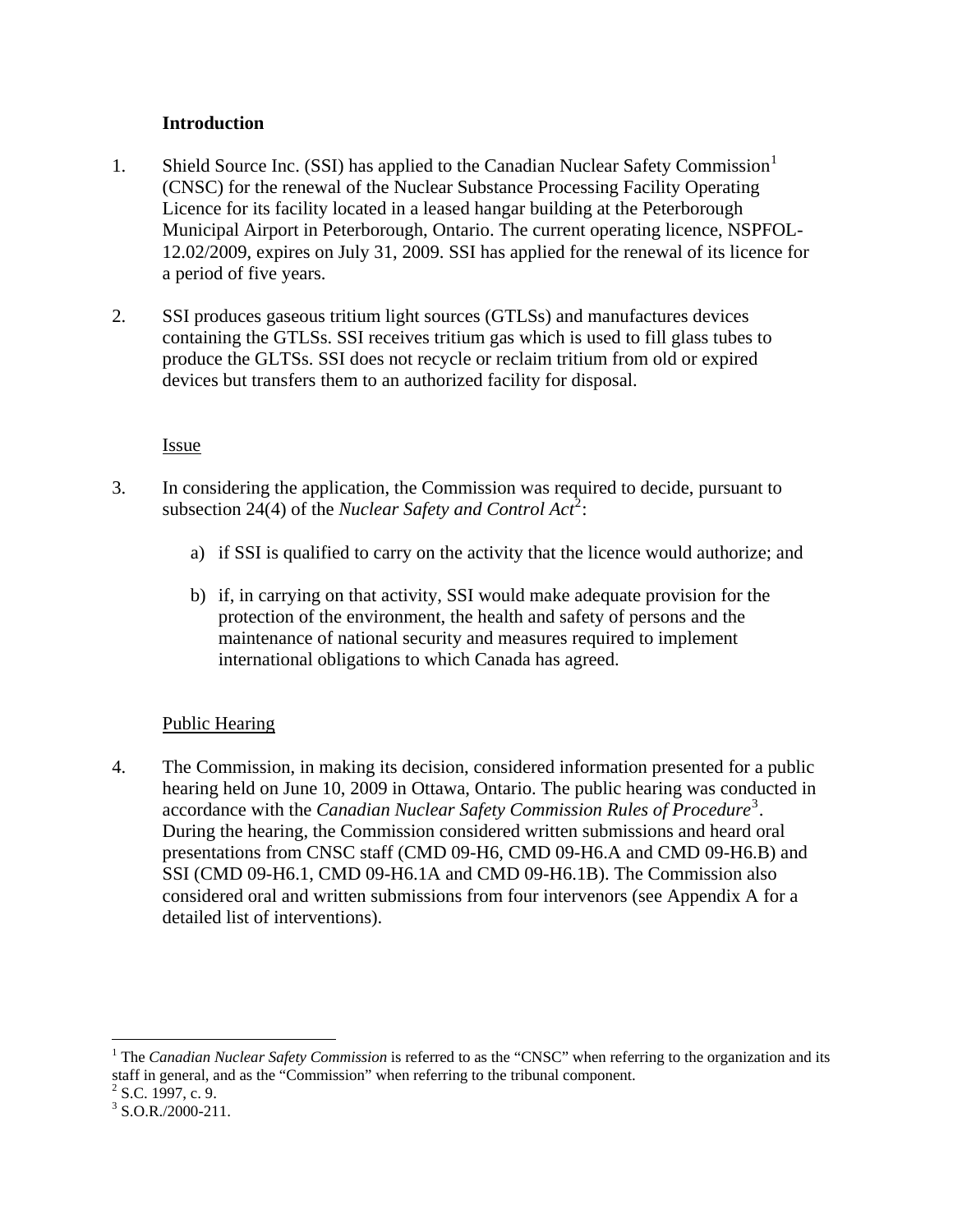#### **Decision**

<span id="page-4-0"></span>5. Based on its consideration of the matter, as described in more detail in the following sections of this *Record of Proceedings*, the Commission concludes that SSI is qualified to carry on the activity that the licence will authorize. The Commission is of the opinion that SSI, in carrying on that activity, will make adequate provision for the protection of the environment, the health and safety of persons and the maintenance of national security and measures required to implement international obligations to which Canada has agreed. Therefore,

the Commission, pursuant to section 24 of the *Nuclear Safety and Control Act*, renews Shield Source Inc.'s Nuclear Substance Processing Facility Operating Licence, NSPFOL-12.02/2009, for its facility located in Peterborough, Ontario. The renewed licence, NSPFOL-12.00/2012, is valid from August 1, 2009 to July 31, 2012.

- 6. The Commission includes in the licence the conditions as recommended by CNSC staff in CMD 09-H6.B.
- 7. With this decision, the Commission directs SSI to prepare a status report on the safety performance of its facility following the midpoint of the three-year licence term. The Commission requests that CNSC staff also prepare a report on the results of compliance activities carried out during the first half of the licence term and on the licensee's performance during that period. The report should also include detailed information on SSI's groundwater monitoring plan, environmental monitoring results and on technologies available for the reduction of tritium emissions. SSI and CNSC staff shall present their reports at a public proceeding of the Commission, in approximately January 2011. Furthermore, the Commission expects SSI to broaden its public information program to a wider audience, as recommended by CNSC staff.

#### **Issues and Commission Findings**

8. In making its licensing decision, the Commission considered a number of issues relating to SSI's qualification to carry out the proposed activities and the adequacy of the proposed measures for protecting the environment, the health and safety of persons, national security and international obligations to which Canada has agreed.

#### **Radiation Protection**

9. In evaluating the adequacy of provisions for protecting the health and safety of persons, the Commission considered the past performance and future plans of SSI in the area of radiation protection.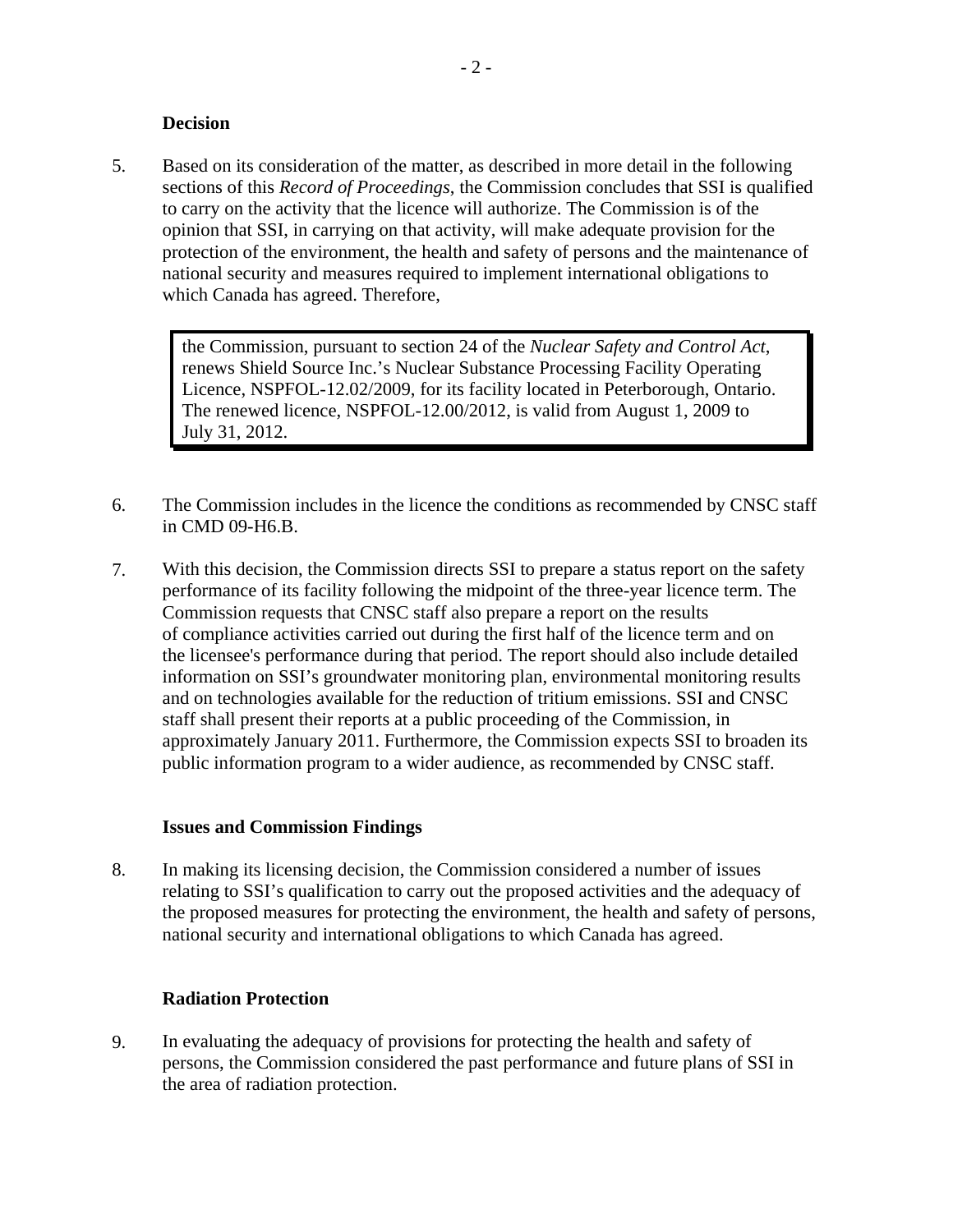- <span id="page-5-0"></span>10. SSI stated that it has an effective radiation protection program in place and that all workers received radiation protection training.
- 11. CNSC staff stated that SSI's radiation protection program and its implementation meet requirements. CNSC staff noted that it provided SSI with comments regarding the updated radiation protection program in January 2009. CNSC staff further noted that although SSI underwent organizational changes during the licence period, including the Radiation Safety Officer (RSO) position, SSI has sufficient qualified staff on site.

#### *Protection of Workers from Radiation*

- 12. SSI provided information regarding the annual effective dose to workers and stated that no worker at SSI received an effective dose in excess of regulatory limits. SSI stated that the maximum effective dose received during the licence period of 2004 to 2008 was 2.51 millisieverts per year (mSv/y), which is 5.02% of the limit of 50 mSv/y for a nuclear energy worker. SSI noted that the maximum average effective dose was 0.45 mSv/y.
- 13. CNSC staff stated that SSI keeps its doses to workers ALARA (As Low As Reasonably Achievable). CNSC staff stated that three weekly action levels were exceeded during the licence period and that, at each time, CNSC staff was satisfied with SSI's response and follow-up (action levels, if reached, signify a potential loss of control in the radiation protection program).
- 14. The Commission inquired about SSI's involvement with the National Dose Registry. CNSC staff responded that SSI submits data on doses to workers to the National Dose Registry. CNSC staff explained that the National Dose Registry will monitor the data and inform the CNSC and the licensee if any dose exceeds regulatory limits.
- 15. The Commission is satisfied that the operation of the facility does not pose an unreasonable radiation risk to workers.

#### *Protection of the Public from Radiation*

16. SSI stated that it calculates the effective dose to the public using environmental monitoring data and a conservative model. SSI explained that it models the critical receptor group, which are hypothetical members of the public (a one-year old infant, a ten-year old child and an adult) who are defined as living 200 m from the SSI stack and where half of the vegetable and animal consumption comes from the vicinity of the facility. SSI stated that the maximum annual effective dose to the critical receptor group was 0.053 mSv/y (for the infant), which was 5.3% of the allowable public dose limit of 1 mSv/y. SSI noted that the actual dose to the nearest residence to the SSI facility would be significantly lower.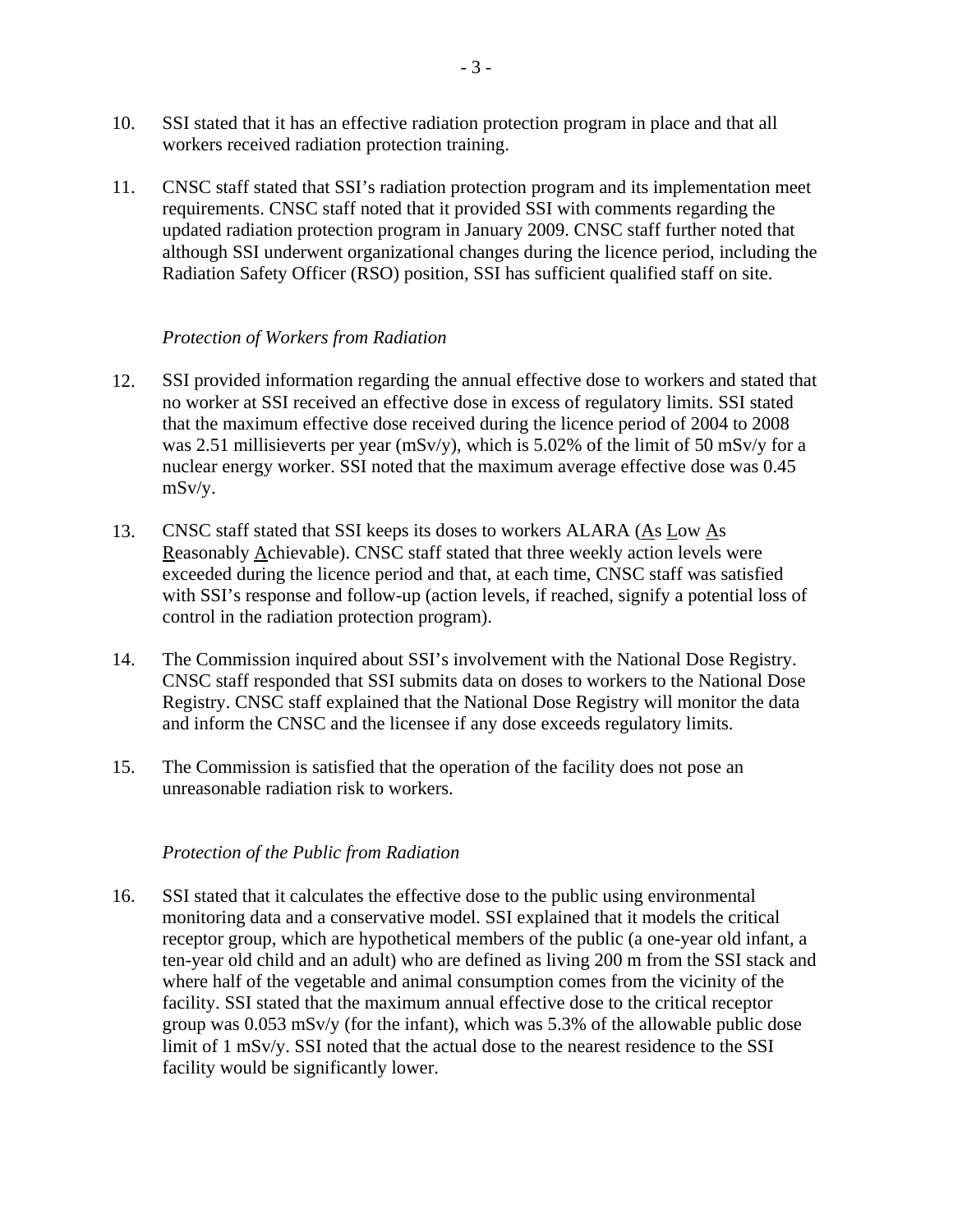- <span id="page-6-0"></span>17. Several intervenors expressed concerns regarding the effects of tritium on human health. CNSC staff stated that the dose to the public from SSI's facility is well below the public dose limit and does not pose a risk to human health. CNSC staff explained that the radio-toxicity of tritium is extremely low in comparison to other radioactive substances such as radium and radon. CNSC staff noted that for a member of the public to be exposed to 1 mSv, a person would need to take in about 50 million becquerels of tritium, and epidemiological health studies have shown an increased risk of cancer at acute doses only above 100 millisieverts, which is 100 times the public dose limit. CNSC staff noted that effects below this level may occur but they cannot be distinguished from the natural occurrence of diseases such as cancer.
- 18. Based on the information submitted, the Commission is satisfied that the health effects to the population from tritium released by the SSI facility are negligible.

#### *Conclusion on Radiation Protection*

19. The Commission concludes that the operation of the facility during the licence term has not posed an unreasonable radiation risk to workers or the public. The Commission is of the opinion that the continued operation of the facility with full implementation of the radiation protection program will not pose an unreasonable radiation risk to health and safety of persons or the environment.

#### **Environmental Protection**

- 20. To determine whether SSI will make adequate provisions to protect the environment while carrying out the proposed activities at the facility, the Commission considered the potential for the continued facility operations to adversely affect the environment.
- 21. SSI stated that its environmental protection program controls releases of tritium gas (HT) and tritium oxide (HTO) in order to keep releases as low as possible. SSI stated that it had developed and implemented an environmental monitoring program to measure the impact of tritium processing operations on the environment. SSI explained that its environmental monitoring program contains stack emission monitoring and effluent monitoring.
- 22. CNSC staff stated that SSI's environmental protection program and its implementation meet requirements. CNSC staff stated that SSI's environmental protection program complies with all applicable federal and provincial regulatory requirements. CNSC staff informed the Commission of its proposal to lower the atmospheric release limits in SSI's operating licence to levels below the derived release limit (DRL). CNSC staff noted that release of a quantity of tritium equivalent to a DRL would not result in a radiation dose in excess of the public dose limit of 1 mSv/y. CNSC staff explained that this change is in the interest of keeping releases ALARA.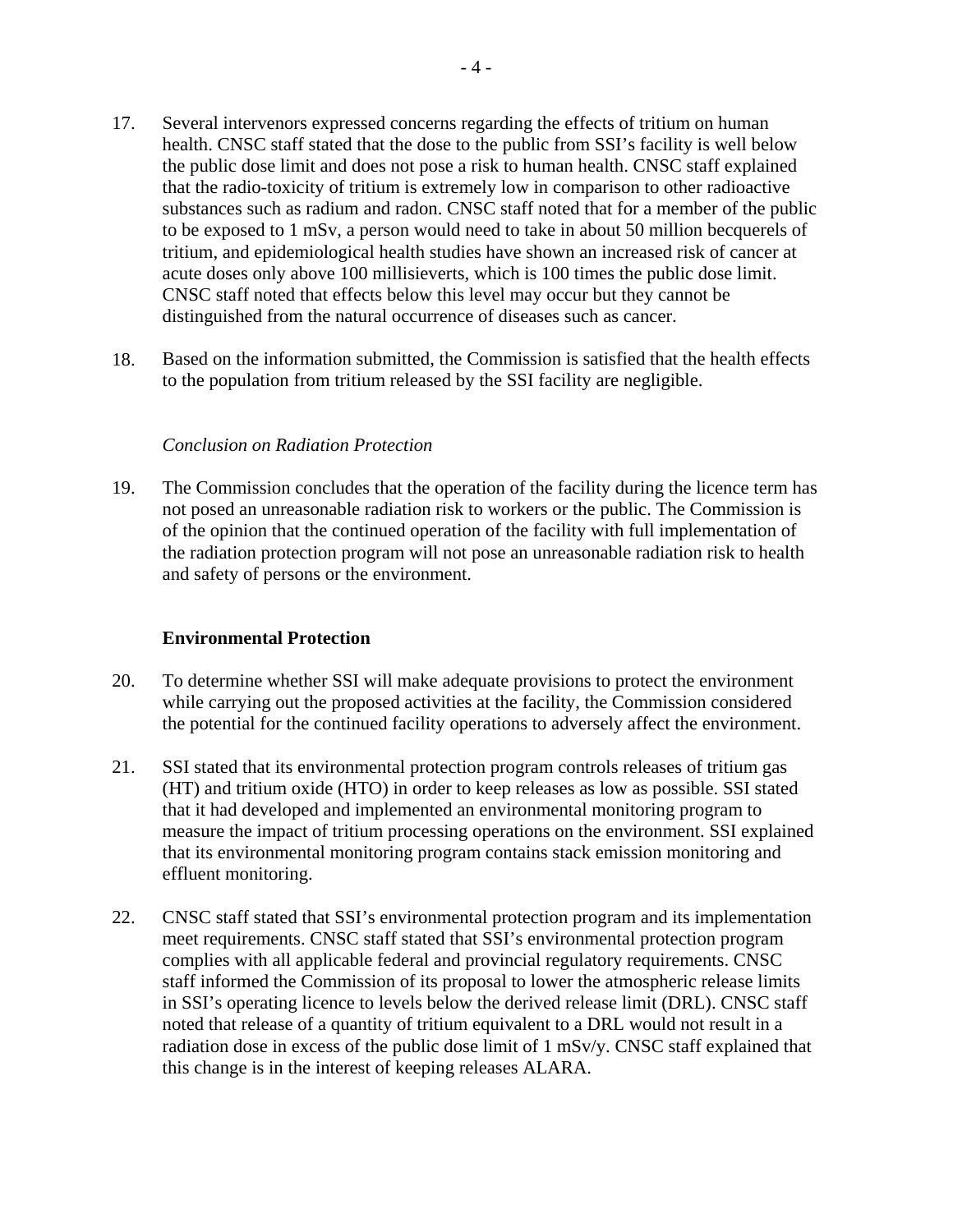- <span id="page-7-0"></span>23. During the hearing, CNSC staff presented information regarding the Ontario Drinking Water Advisory Council's recommendations to the Ontario Minister of the Environment concerning the Ontario drinking water standards for tritium. CNSC staff stated that the Ontario Drinking Water Advisory Council recommended that the standard for drinking water in Ontario be revised from Health Canada's guideline of 7,000 Bq/L to 20 Bq/L. CNSC staff stated that it will monitor the situation to see how the Minister of the Environment of Ontario responds to those recommendations. CNSC staff stated that it will consult with officials from the Ontario Ministry of the Environment to determine, if the government adopts this standard, how it would be applied in urban, semi-urban and rural areas, and to identify potential implications for CNSC licensees.
- 24. Several intervenors expressed concerns regarding the release limits for the facility. The Commission sought further information in this regard. CNSC staff stated that a licence limit does not automatically authorize a licensee to release to that limit, and that under CNSC regulations, a licensee is required to take all reasonable precautions to protect the environment and the health and safety of persons. Therefore, a licensee must strive to control the emissions at the source and the releases from the facility, as well as to reduce the impact to the surroundings.
- 25. Based on the information submitted, the Commission is satisfied that the release limits proposed by CNSC staff are acceptable. The Commission notes that the release limits are established using guidelines $4 \text{ established}$  $4 \text{ established}$  by the Canadian Standards Association and are in keeping with the principle of ALARA.

#### *Effluent Monitoring*

Air

- 26. SSI provided information regarding its HT and HTO emissions during the licence period. SSI stated that all emissions were below the DRL and action levels.
- 27. SSI stated that it completed its *Optimization Study of Tritium Handling and Ventilation Processes Report* in 2007*.* SSI explained that the study evaluated SSI's existing production processes and identified possible methods to reduce tritium emissions. SSI stated that it has seen a reduction in emissions in 2008, following the implementation of several improvements identified in the study. SSI further stated that it would be implementing further improvements, including increasing the exit velocity of the stack ventilation and increasing the stack height, with a planned completion date of October 12, 2009.

<span id="page-7-1"></span><sup>&</sup>lt;sup>4</sup> CSA N288.1, Guidelines for calculating derived release limits for radioactive material in airborne and liquid effluents for normal operation of nuclear facilities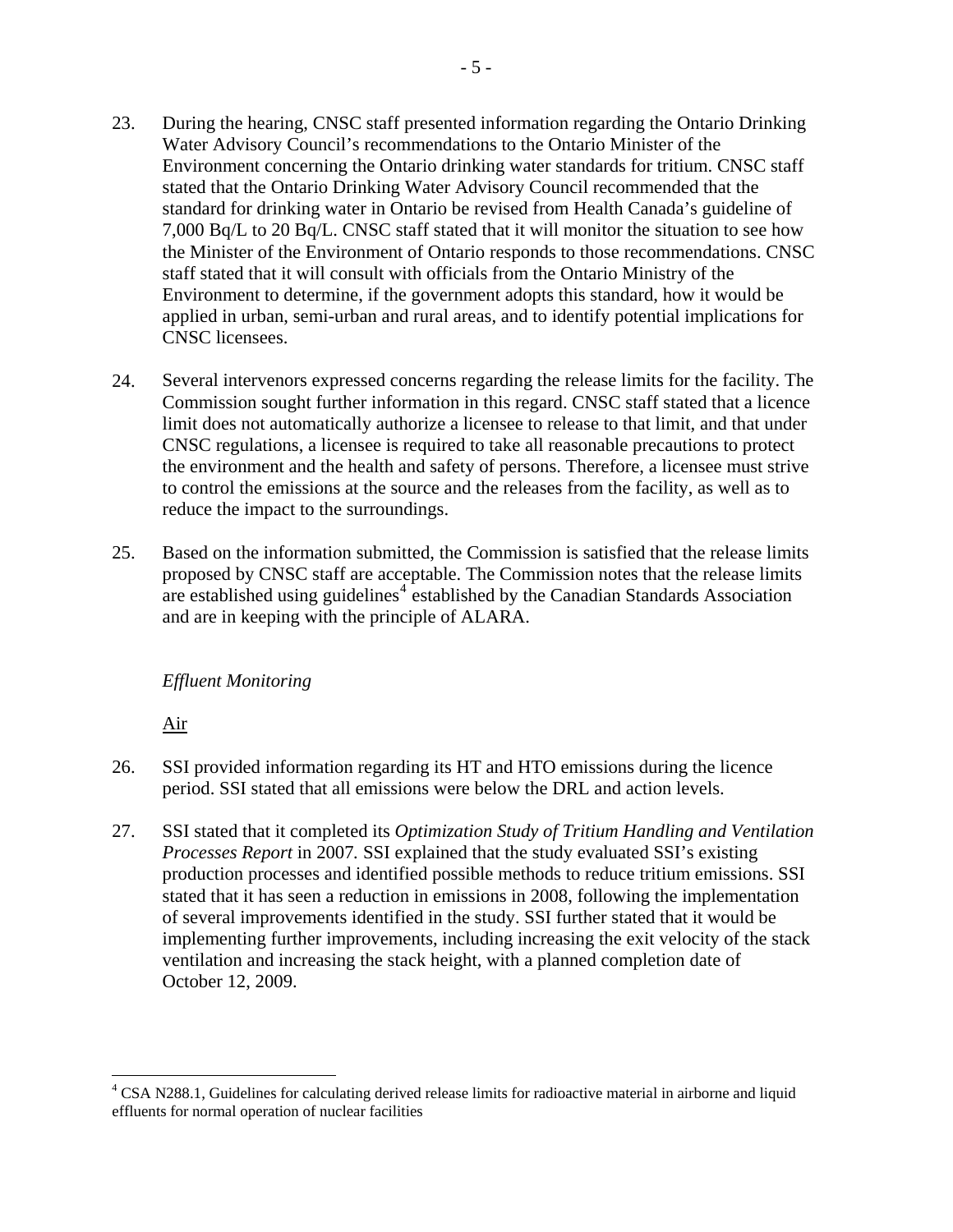- <span id="page-8-0"></span>28. The Commission sought further information regarding the stack improvements. SSI responded that a third-party consultant calculated an optimal stack height and velocity. CNSC staff responded that the proposed stack height increase and velocity increase are acceptable to increase the dispersion of tritium and reduce the amount in the immediate vicinity of the facility. CNSC staff stated that the proposed changes are expected to result in a 43 percent decrease in ambient air concentrations of tritium at the location of the critical receptor. CNSC staff noted that this technology will also improve the ventilation in the facility, which is beneficial to the health of workers. SSI stated that although the stack improvements will disperse emissions, SSI's main focus is to reduce the total emissions in its operations.
- 29. The Concerned Citizens of Renfrew County (CCRC), in its intervention, expressed concerns regarding the stack improvement initiative. The CCRC expressed the view that the proposed method is ineffective for reducing tritium around the stack. The Commission asked whether CNSC staff's ongoing tritium study has provided any suggestions or alternatives to raising the stack height and velocity in order to reduce tritium emissions. CNSC staff responded that, although the report from the study is currently in draft form, the report identifies technologies in use in other countries that effectively control emissions of tritium more rigorously than the technologies used in existing CNSC-licensed facilities. CNSC staff noted that the report also covers alternate means of managing tritium, as well as parameters, including stack parameters, that are important for controlling and monitoring releases.
- 30. Based on the submitted information, the Commission is satisfied that the current air effluent releases from the facility are effectively controlled and do not pose an unreasonable risk to persons or the environment. The Commission is satisfied that the proposed improvements to the facility, including the stack improvement initiative, will further reduce airborne emissions and their impact on the environment.

#### Water

- 31. SSI stated that it monitors wastewater from decontamination processes released into the environment. SSI stated that its average annual effluent discharge over the licence period was approximately 2.6% of the licence limit. SSI stated that facility improvements have resulted in a reduction of effluent discharge in 2009.
- 32. The Commission is satisfied that water effluent releases from the facility are effectively controlled and do not pose an unreasonable risk to persons or the environment.

#### *Environmental Monitoring*

33. SSI stated that its environmental monitoring program operates continuously. SSI stated that it monitors stack emissions 24 hours a day, 7 days a week, and collects monthly and quarterly samples of ambient air, surface water, vegetation, soil and well water. SSI explained that the highest ambient air, surface water and well water results were found closest to the stack, which is the source of the emissions. SSI stated that its stack modification plan will reduce these values.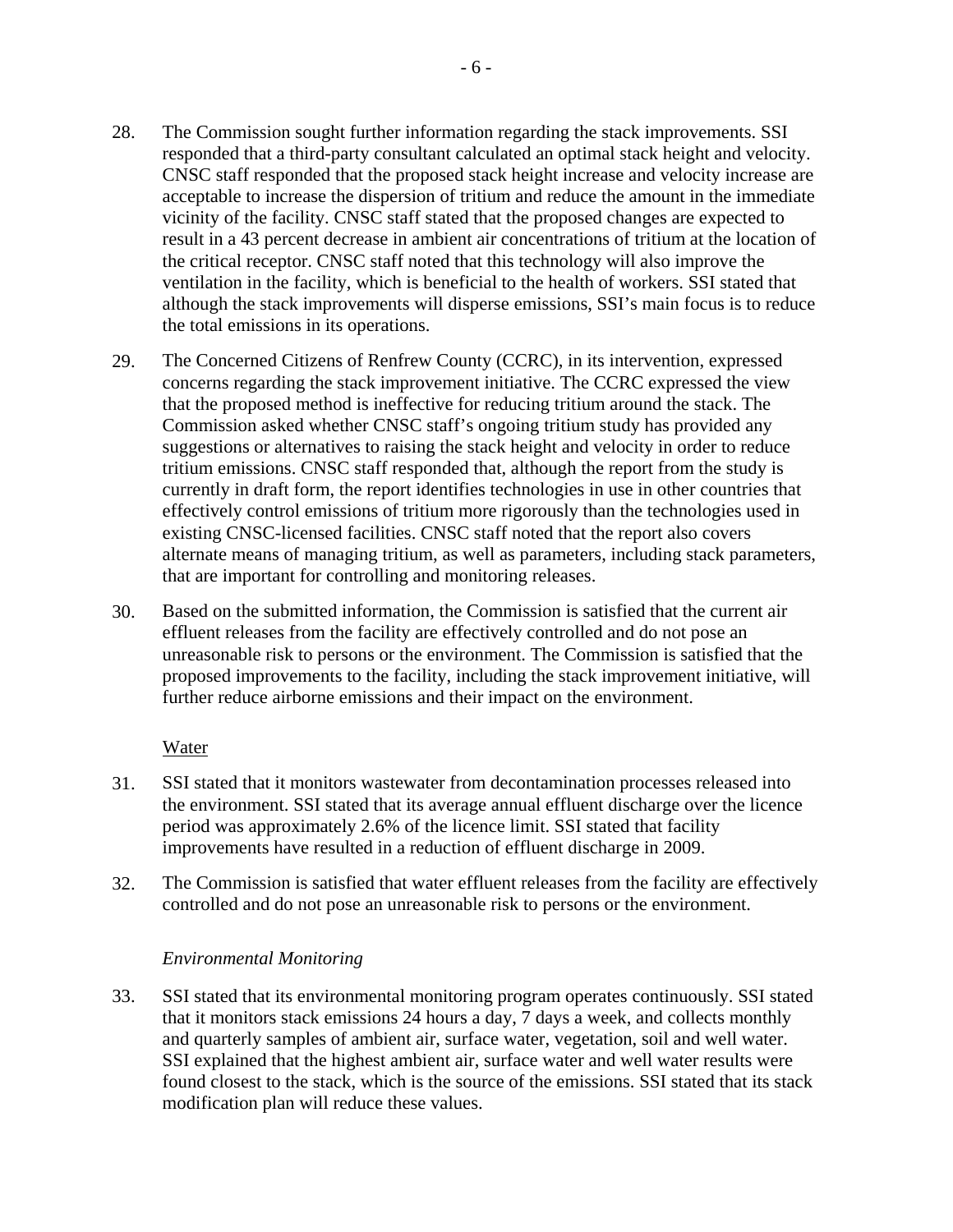- 34. SSI stated that the facility is constructed on a former landfill site, and as such, SSI expects the site to contain unknown and unidentified contaminants. SSI stated that although there is currently no evidence of groundwater migration toward critical receptors, it will continue to monitor the groundwater to confirm that this is the case.
- 35. CNSC staff stated that it receives monitoring information from SSI through reports and inspections. CNSC staff stated that the results of SSI's ambient air and surface water monitoring are consistent with predicted models and that all measurements are below levels considered to pose a risk.
- 36. SSI provided groundwater monitoring data. CNSC staff stated that the results from a well used as non-potable service water located 230 m from the facility have not exceeded the detection limits. CNSC staff further stated that the results from the tap water at the critical receptor location exceeded the detection limit on three occasions since the year 2000, and that follow-up sampling found results below the detection limit. CNSC staff noted that the results found at monitoring wells, which have been on the order of several thousand becquerels per litre (Bq/L) with a maximum of 18,000 Bq/L, have been consistent with surface loadings.
- 37. SSI also provided data from its monitoring of vegetation and water samples outside the facility. SSI stated that milk samples collected from the nearest dairy farm, 2.8 km from the SSI facility have had no samples reported above the limit of detection (50 Bq/L). SSI further stated that crab apples located at the critical receptor location have been found to have a tritium concentration of 4430 Bq/L. CNSC staff stated that this value is inconsistent with observations and predictions but that it is not considered to pose a risk to human health. CNSC staff noted that the elevated levels may be the result of historical contamination, and requested that SSI address the discrepancies.
- 38. The Commission sought further information regarding the tritium levels in vegetation. SSI responded that the levels in the crab apples may be attributed to the deposition of tritium in a pond near the crab apple tree. SSI stated that it will conduct a study and collect additional data in order to improve its understanding of the surrounding area and the impact of the facility on the environment.
- 39. The Commission asked if SSI has any additional sampling locations far from the facility, aside from the one 16 kilometres from the facility. SSI responded that it does not.
- 40. CNSC staff stated that SSI must ensure that tritium migration in groundwater will not pose a significant risk. CNSC staff stated that it has requested SSI to develop a further plan to understand the extent and movement of tritium contamination in groundwater, especially in the vicinity of the critical receptor location. CNSC staff further stated that it has requested SSI to develop a contingency plan in the event that monitoring data shows that the tritium starts increasing towards levels of potential concern. SSI committed to develop a proposal for its groundwater monitoring plan by June 17, 2009.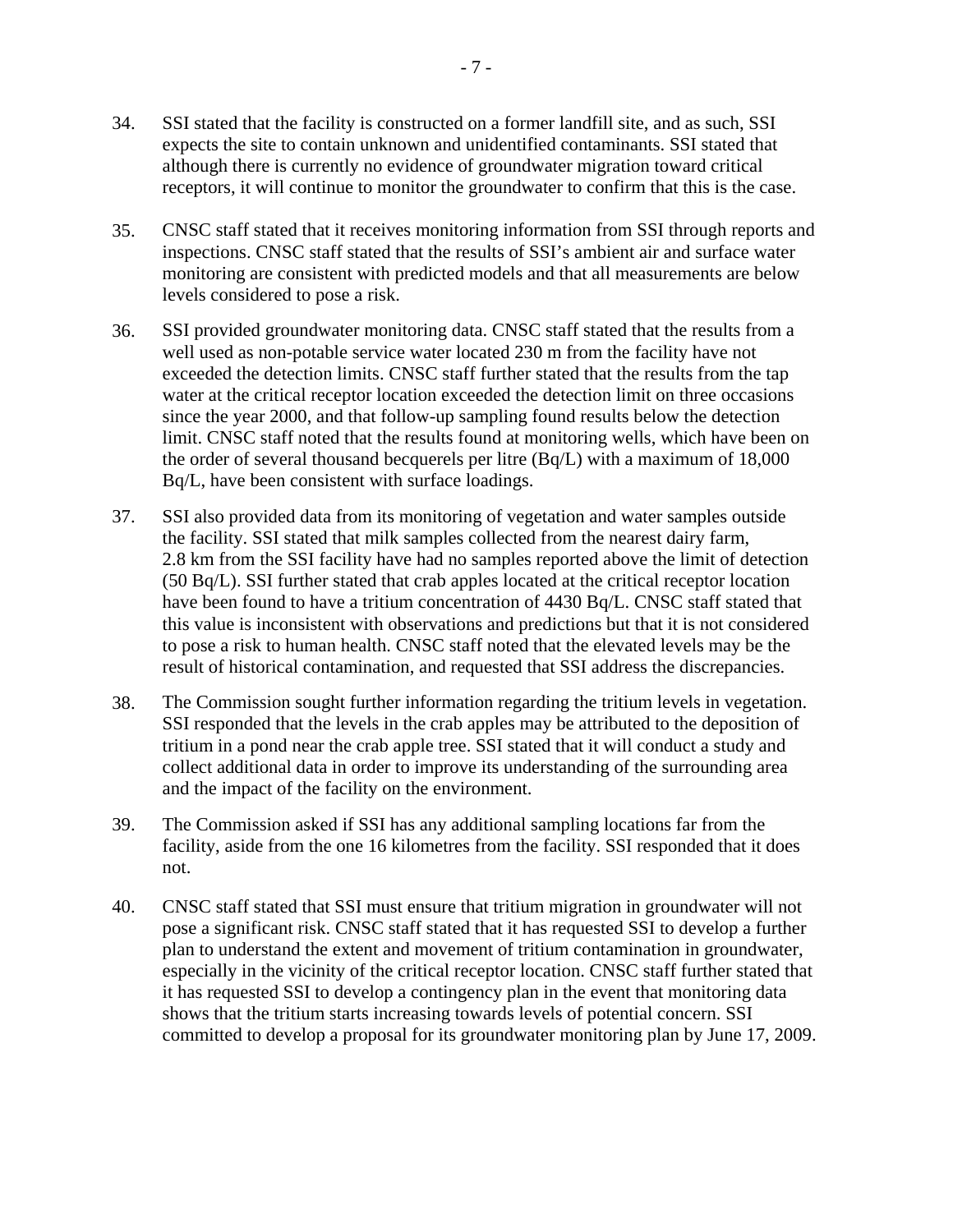- <span id="page-10-0"></span>41. Safe and Green Energy (SAGE), in its intervention, expressed concerns about the frequency of soil monitoring by SSI. The Commission sought further information in this regard. CNSC staff stated that soil samples are occasionally taken to verify the amount of tritium near the stack. CNSC staff explained that soil monitoring is not part of the environmental monitoring program because soil is not a contributing factor to the assessment of levels for the critical receptor. CNSC staff noted that the tritium found in soil will either end up in the air or in water, which are monitored.
- 42. The Commission asked if SSI verifies that its stack monitoring provides accurate results. SSI stated that it has third-party reviews conducted for this purpose. CNSC staff stated that it conducts its own verifications to ensure that the monitoring data is reliable and that the monitoring program in place is acceptable.
- 43. The Commission is satisfied that SSI has an effective environmental monitoring program in place, and that the frequency of soil monitoring is acceptable. The Commission expects that SSI will implement its groundwater monitoring plan as expeditiously as possible.

#### *Conclusion on Environmental Protection*

- 44. Based on the above information, the Commission is satisfied that facility operations are effectively controlled with the Environmental Protection Program and mitigation measures in place, and that they do not pose an unreasonable risk to the health and safety of persons or the environment. The Commission stresses the importance of groundwater monitoring to ensure that contamination levels do not reach levels of concern, and expects that SSI will implement its groundwater monitoring plan as expeditiously as possible.
- 45. The Commission is also satisfied that the release limits proposed by CNSC staff, as well as the effluent releases and the environmental monitoring program in place, are acceptable.

#### **Operating Performance**

46. The Commission examined SSI's operational performance in order to establish the adequacy and effectiveness of SSI's approach to safe operation at its facility.

#### *Organization and Plant Management*

47. CNSC staff stated that although there has been a recent change of staff at the facility regarding the position of RSO, CNSC staff is satisfied that there is sufficient qualified staff, including management oversight. CNSC staff stated that it has requested that SSI carry out an organizational study by October 1, 2009.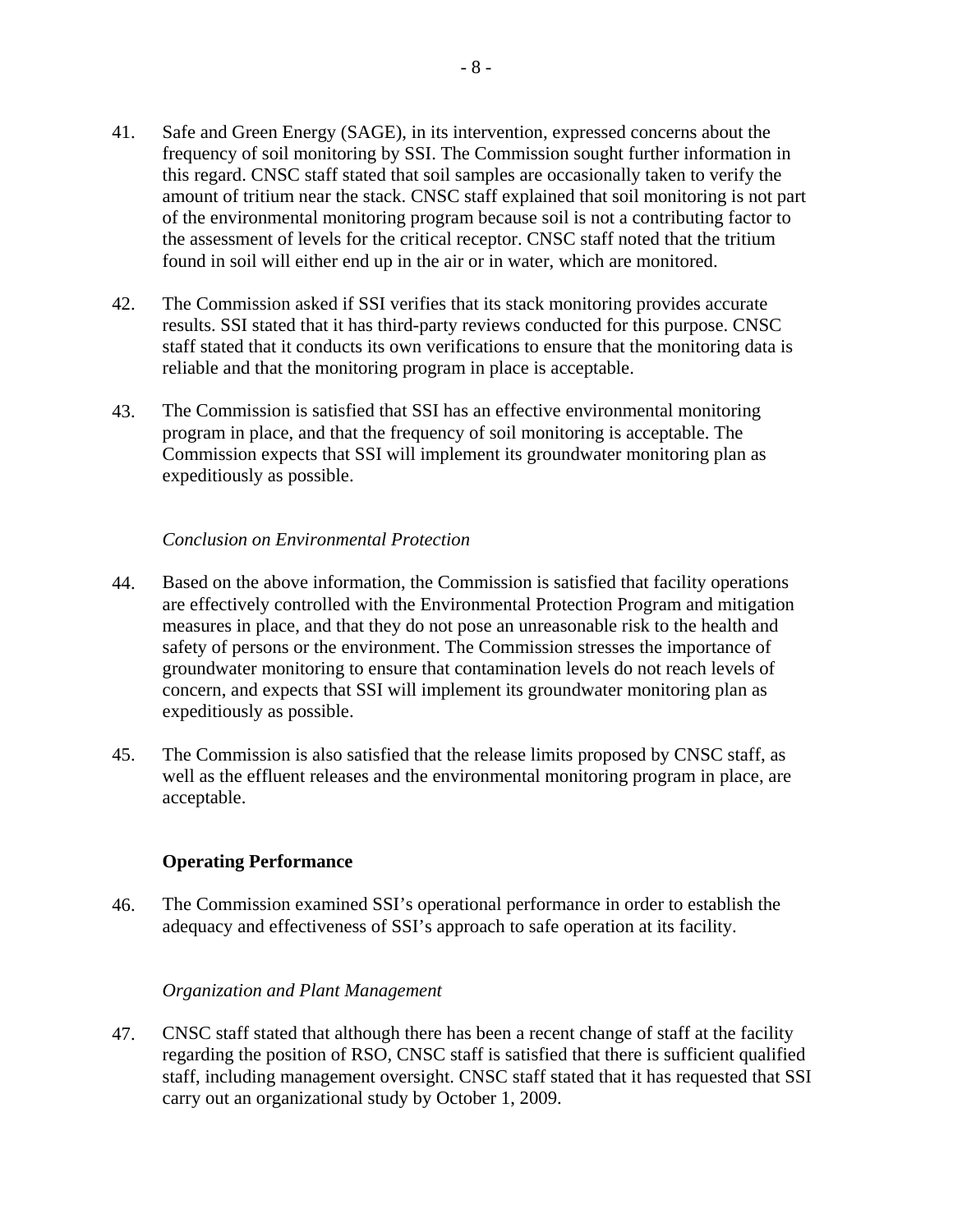- <span id="page-11-0"></span>48. The Commission sought further information regarding the organization of the facility and the RSO position. SSI responded that it has an organization chart in its quality management documentation. SSI also provided information regarding the two RSOs who left the company. SSI stated that it currently has an acting RSO, as well as three other employees who are qualified to fulfill those duties, if required.
- 49. Based on the information submitted, the Commission is satisfied that SSI has appropriate organization and management structures in place

## *Conduct of Operations*

- 50. CNSC staff stated that SSI's operational performance program and implementation meet requirements. CNSC staff explained that SSI is carrying out its licensed activities in accordance with its programs and procedures. CNSC staff stated that SSI continues to report events in accordance with its licence, and CNSC staff is satisfied with SSI's response and follow-up to any events.
- 51. The Commission asked if SSI has a system in place to obtain expired signs in order to have them properly disposed. SSI responded that it actively solicits its clients to return used signs and estimated that 10 to 20 percent return them.
- 52. Lynn Jones, an intervenor, expressed concerns that GTLSs that are not properly disposed of may result in contaminated landfills. The Commission requested further information in this regard. SSI stated that many of its unreturned devices are not thrown out, but rather left installed beyond their intended lifespan as they may still work. CNSC staff stated that GTLSs are controlled by the *Nuclear Substance and*  Radiation Devices Regulations<sup>[5](#page-11-1)</sup> and have explicit disposal requirements. CNSC staff noted that after the lifespan of the GTLS, the GTLS would contain measurable radioactivity, but would not require any regulatory approval by the CNSC to be disposed, according to applicable regulations.
- 53. Based on the information submitted, the Commission is satisfied that the GTLSs are appropriately controlled, and that the processes in place for their eventual disposal are acceptable. The Commission is also satisfied that the operation of the facility does not pose an unreasonable risk to the health and safety of workers or the public.

## *Conventional Health and Safety*

54. CNSC staff stated that there were no lost time accidents from 2005 to 2008. CNSC staff noted that a minor injury in 2008 required health care.

<span id="page-11-1"></span><sup>5</sup> S.O.R./2000-207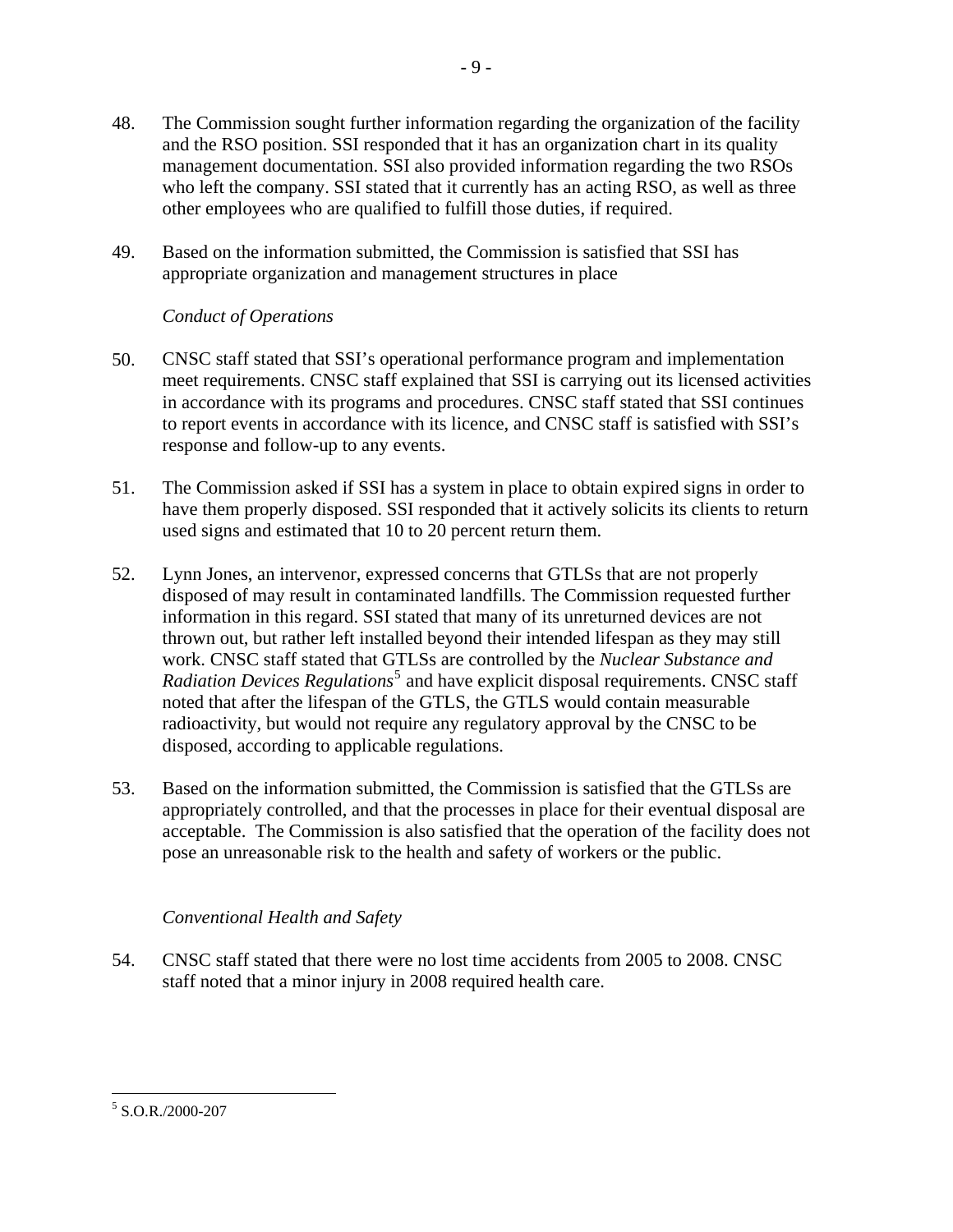- <span id="page-12-0"></span>55. CNSC staff stated that SSI follows the *Canada Labour Code, Part II*<sup>[6](#page-12-1)</sup> regulations. CNSC staff further stated that safety training is provided to all employees. CNSC staff noted that SSI is currently finalizing a Health and Safety Policies and Procedures Manual.
- 56. The Commission is satisfied that the SSI is compliant with regulations regarding the health and safety of workers.

#### *Conclusion on Operating Performance*

- 57. The Commission is satisfied that the operation of the facility during the licence period has not posed an unreasonable risk to the health and safety of workers or the public. The Commission is also of the opinion that the continued operation of the facility will not pose an unreasonable risk to the health and safety of persons.
- 58. Based on its consideration of the presented information, the Commission concludes that SSI has appropriate organization and management structures in place and that the operating performance at the facility provides a positive indication of SSI's ability to adequately carry out the activities under the proposed licence.

## **Emergency Preparedness**

- 59. The Commission examined the capabilities of SSI to respond to an emergency situation at the facility.
- 60. CNSC staff stated that SSI's facility is a low-risk facility and that the current emergency preparedness program meets CNSC requirements. CNSC staff stated that it is satisfied with SSI's emergency plan, which was updated in February 2009 and aligned with CNSC guidance.
- 61. CNSC staff stated that SSI updated its emergency preparedness program in May 2009, and that CNSC staff was satisfied with the revision. CNSC staff further stated that it received confirmation that the Peterborough Fire Department will respond in the event of an emergency.
- 62. The Commission inquired about the accident scenarios related to the location of the facility at the Peterborough Municipal Airport. CNSC staff responded that SSI conducted an analysis of credible accidents that could occur at the facility, and the amount of tritium it could process safely in relation to the accident scenarios.

<span id="page-12-1"></span> $\overline{a}$  $6$  R.S., 1985, c. L-2.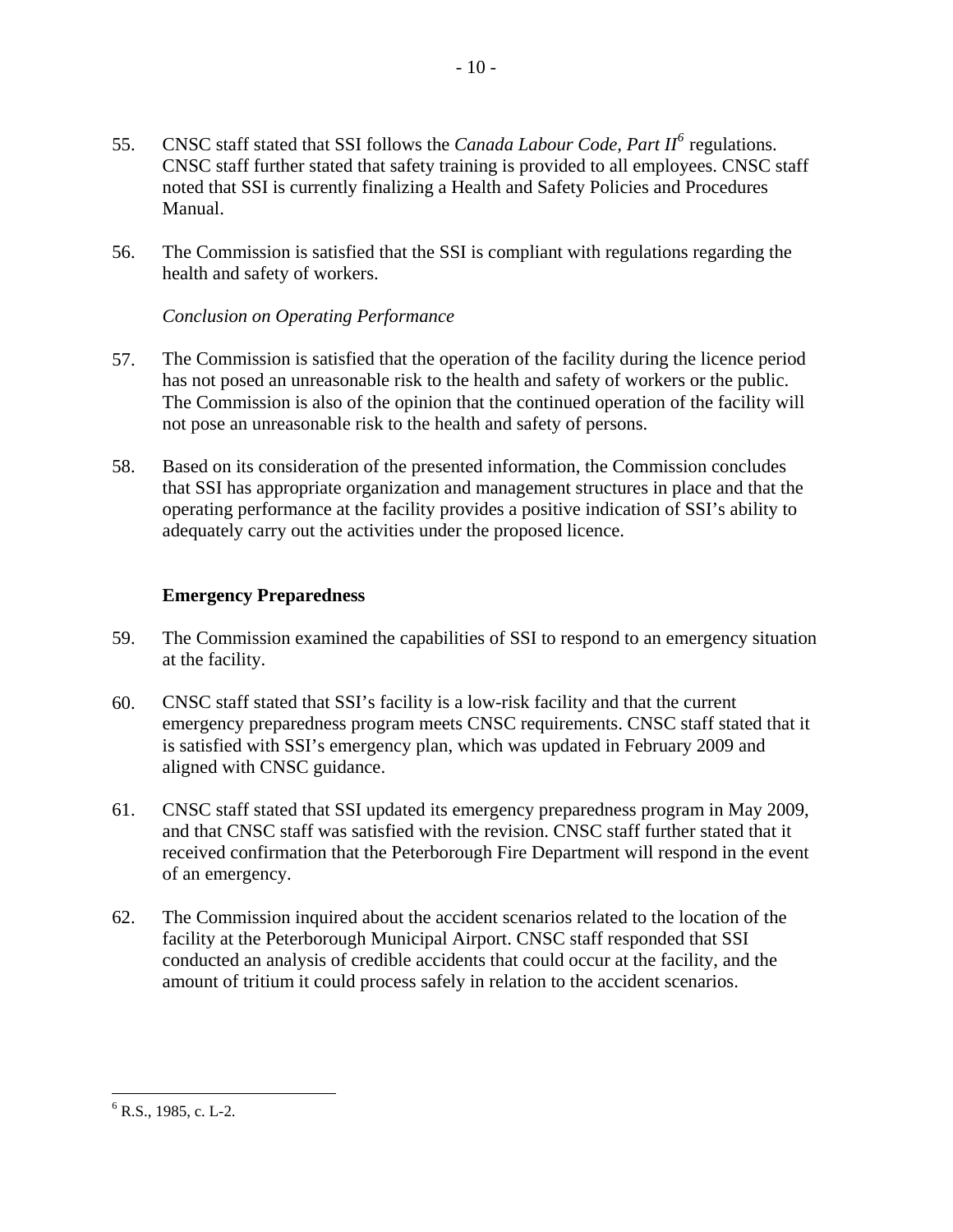<span id="page-13-0"></span>63. Based on the above information, the Commission is of the opinion that facility operations with the emergency management program in place will not pose an unreasonable risk to the health and safety of persons or the environment, in consideration of the CNSC's mandate and jurisdiction with respect to safety from the nuclear activities as defined by the NSCA.

#### **Fire Protection**

- 64. The Commission examined the capabilities of SSI to respond to an emergency fire situation at the facility.
- 65. SSI stated that its existing fire safety plan is being revised to meet the *National Fire*  Code of Canada<sup>[7](#page-13-1)</sup>. SSI stated that it is developing a pre-fire plan to aid emergency personnel by providing comprehensive descriptions of the installed fire protection and life safety system device locations, locations of hazardous materials and other issues that may affect fire-fighting tactics.
- 66. CNSC staff stated that SSI's fire protection program and its implementation meet requirements. CNSC staff stated that the Peterborough fire service marshal has performed annual inspections of the facility and reported that the general fire safety provisions are satisfactory.
- 67. CNSC staff stated that a third-party review report submitted in February 2009 identified several non-compliances with the *National Fire Code of Canada*, with a focus on fire separation between the facility and the connected building. CNSC staff stated that SSI has committed to completing the fire separation improvements by September 30, 2009. CNSC staff stated that completion of the fire separation should bring SSI into compliance with the fire code.
- 6[8](#page-13-2). CNSC staff recommended that the National Fire Protection Association NFPA  $801<sup>8</sup>$ standard be included in the licence. CNSC staff stated that it has reviewed SSI's Fire Hazard Analysis, which is a requirement of the NFPA 801 standard, and noted that further improvements can be made. CNSC staff stated that SSI is encouraged to make improvements to the Fire Hazard Analysis and develop an implementation plan for these improvements.
- 69. CNSC staff stated that SSI has an overall acceptable fire protection program that will be strengthened by including the requirements of NFPA 801. CNSC staff recommended that the licence conditions regarding fire protection be updated to reflect the current edition of the *National Building Code of Canada*<sup>[9](#page-13-3)</sup>, the *National Fire Code of Canada* and NFPA 801. CNSC staff recommended that SSI be given a period of one year to implement NFPA 801.

<span id="page-13-1"></span><sup>7</sup> National Fire Code of Canada 2005.

<span id="page-13-2"></span><sup>&</sup>lt;sup>8</sup> National Fire Protection Association NFPA 801, Standard for Facilities Handling Radioactive Material, 2008 edition.

<span id="page-13-3"></span><sup>&</sup>lt;sup>9</sup> National Building Code of Canada 2005.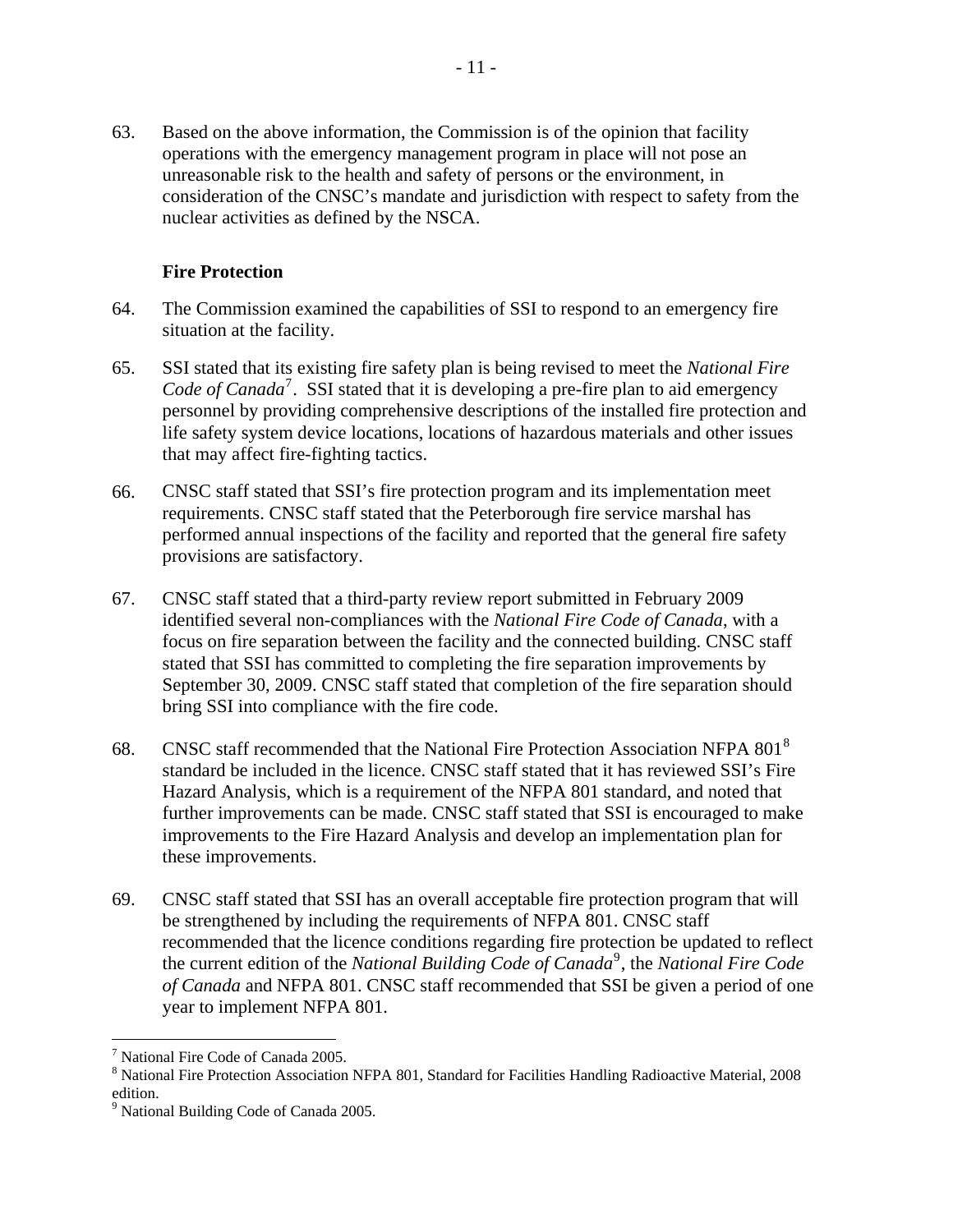- <span id="page-14-0"></span>70. The Commission inquired about the involvement of the Peterborough Fire Department with SSI. SSI responded that the Peterborough Fire Department has visited the facility and provided training to SSI's employees. SSI further stated that the Peterborough fire service marshal has been appointed head of the airport facility and that he is familiar with the SSI's facility.
- 71. Based on the above information, the Commission is of the opinion that facility operations with the fire protection measures in place will not pose an unreasonable risk to the health and safety of persons or the environment, in consideration of the CNSC mandate and jurisdiction with respect to safety from the nuclear activities as defined by the NSCA.

## **Quality Management**

- 72. The Commission examined SSI's quality management program to ensure that facility operations are adequately monitored and controlled and do not pose an unreasonable risk to the health and safety of persons or the environment.
- 73. SSI stated that it has developed and implemented a set of quality management programs that define its quality assurance, environmental monitoring and radiation protection programs. SSI stated that its quality management programs ensure that operations are carried out safely, without unreasonable risk to persons or the environment.
- 74. CNSC staff stated that SSI's quality management program and its implementation meet requirements. CNSC staff noted that, during the licence period, SSI updated the Quality Management Program Manual, which includes qualifications and training requirements, non-conformance and corrective action procedures for investigations, and a process for temporary changes in the change control program. CNSC staff proposed that the revised quality management program documents be referenced in the licence appendices.
- 75. Based on the above information, the Commission concludes that SSI has in place the necessary programs in the areas of quality management and training to assure continued adequate performance at the facility.

## **Public Information Program**

 $\overline{a}$ 

76. The Commission considered information regarding SSI's public information program and its effectiveness as set out in CNSC Regulatory Guide  $G-217^{10}$  $G-217^{10}$  $G-217^{10}$ .

<span id="page-14-1"></span><sup>10</sup> Canadian Nuclear Safety Commission Regulatory Guide G-217, *Licensee Public Information Programs*, January 2004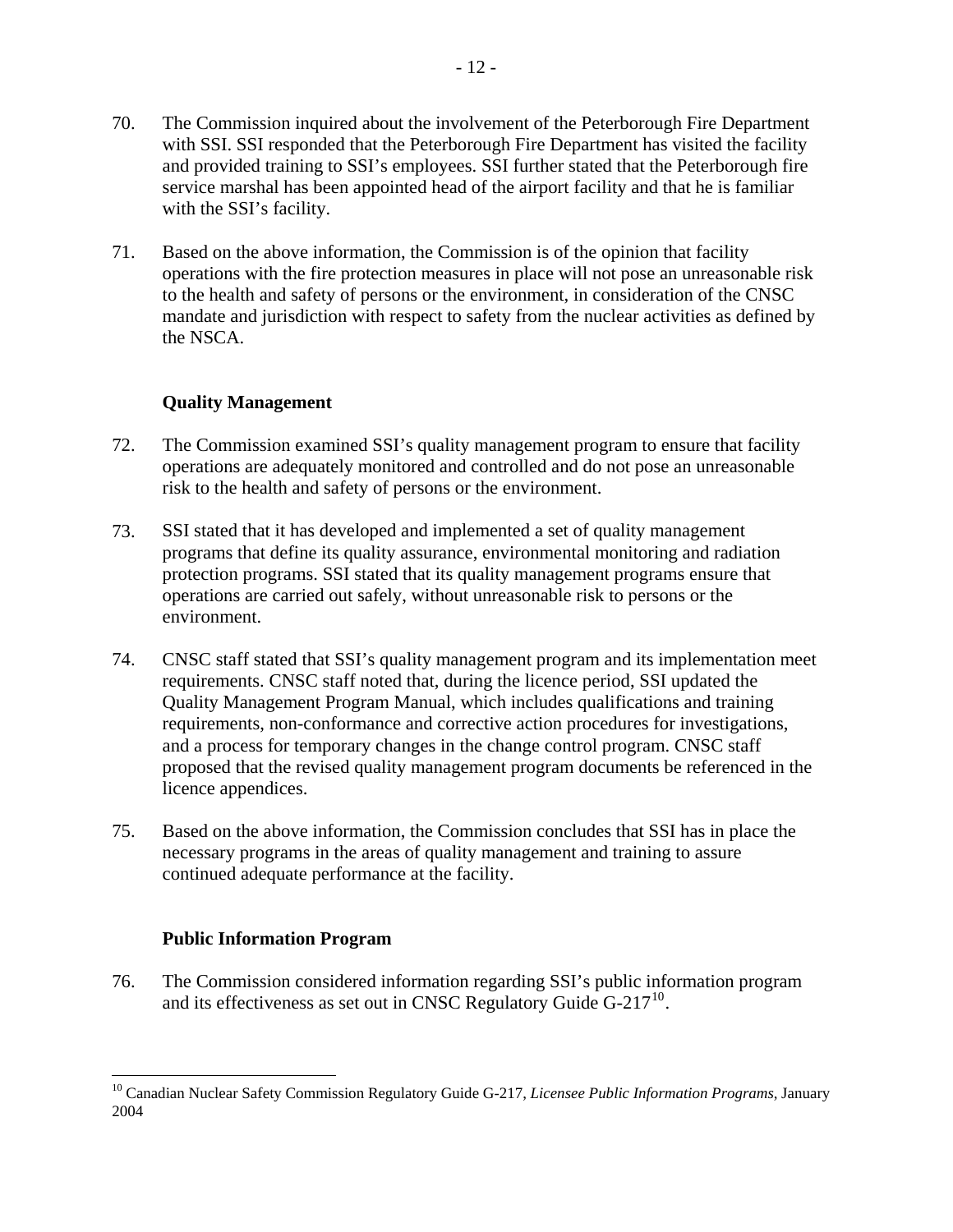- <span id="page-15-0"></span>77. SSI stated that its public information program has a target audience of persons living and working within a one-kilometre radius of the facility, approximately 30 residents and 160 workers, as well as local, provincial and federal elected officials. SSI staff stated that the public information program also includes a pamphlet and information posted on the SSI Web site. SSI stated that it encourages public feedback.
- 78. CNSC staff stated that the public information program addresses health and safety issues, including the results of SSI's environmental monitoring program, which are posted to the SSI Web site. CNSC staff stated that SSI's public information program meets the expectations and criteria set out in CNSC Regulatory Guide G-217.
- 79. SAGE, in its intervention, expressed the view that that the public information program is ineffective and that the one-kilometre radius results in less public awareness of the facility and its operations. The Commission sought further information in this regard. SSI responded that the one-kilometre radius has been determined as the limit at which the emissions from SSI's facility can be measured. SSI noted that its emissions are minimal outside this radius. CNSC staff noted that it has asked SSI to broaden the target audience to the community of Peterborough. The Commission concurred that SSI needs to incorporate a larger audience in its public information program.
- 80. The Commission inquired as to how SSI interacts with the public. SSI responded that its public information pamphlet is distributed to local residences but that there is low public interest in SSI's facility. SSI noted that it has not held any public meetings and that its interaction with the general populace had been limited. CNSC staff stated that, based on the facility's location and the low amount of public interest that SSI and CNSC staff have received regarding the facility, the public information program is acceptable.
- 81. Based on this information, the Commission is satisfied that SSI's public information program meets regulatory requirements and is effective in keeping the public informed on the facility operations. However, the Commission expects SSI to broaden its public information program to a wider audience.

#### **Security, Non-Proliferation and Safeguards**

- 82. With respect to site security issues, the Commission was provided with separate, protected CMDs.
- 83. SAGE, in its intervention, expressed concerns that the public may have access to the soil in the area around the facility's stack. The Commission sought further information regarding public access to this area. SSI responded that, although the area is accessible from the airport runway, there is an enclosure around the airport.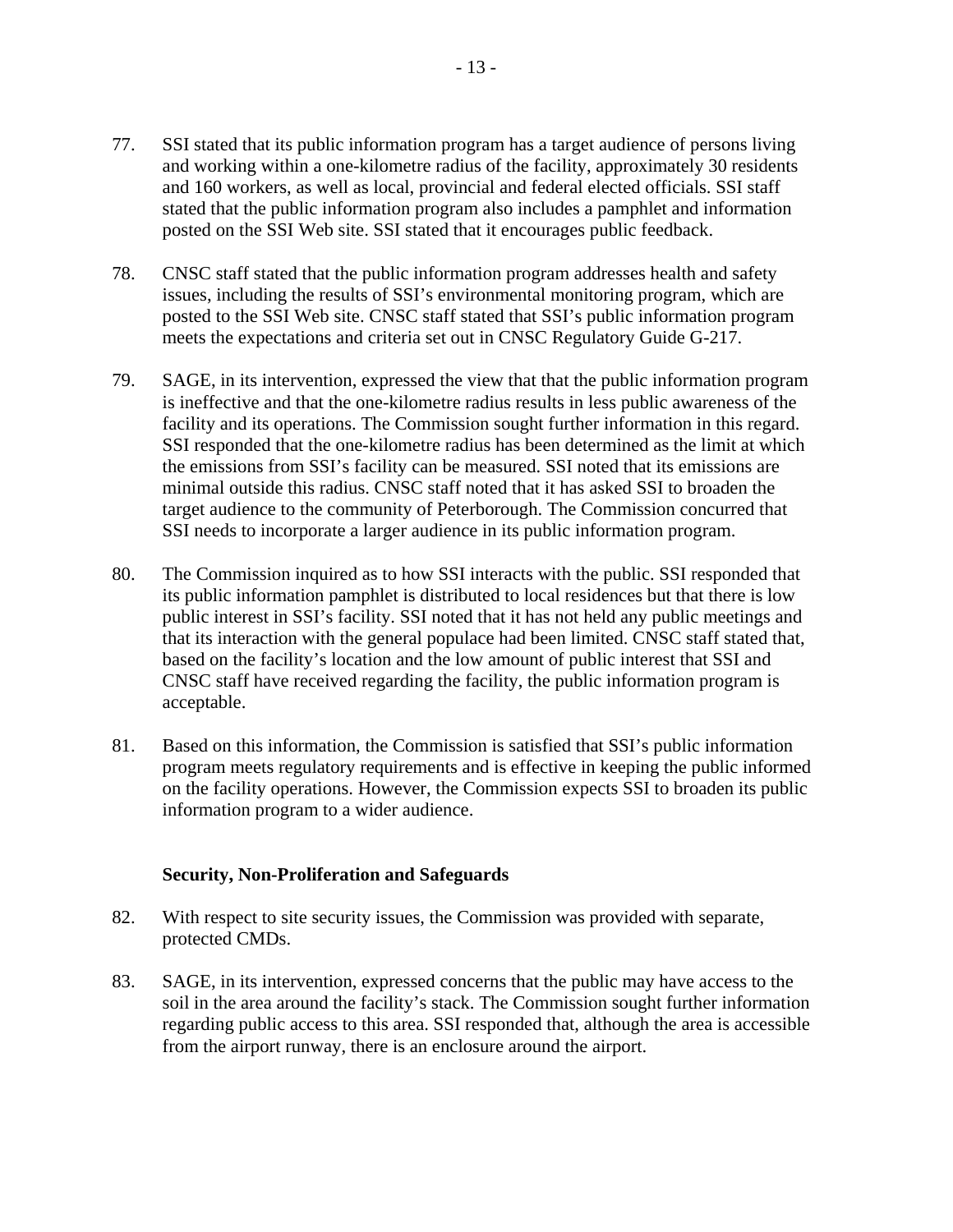- <span id="page-16-0"></span>84. Regarding non-proliferation and safeguards, CNSC staff stated that SSI's facility is not subject to safeguards reporting requirements or verification activities carried out by the International Atomic Energy Agency. CNSC staff noted that SSI is required to obtain separate import and export licences pursuant to the *Nuclear-Non Proliferation Import and Export Regulations*<sup>[11](#page-16-1)</sup>.
- 85. The Commission concludes that SSI has made adequate provisions for ensuring the physical security of the facility, and is of the opinion that SSI will continue to make necessary provisions regarding security and non-proliferation for maintaining national security and measures necessary for implementing international agreements to which Canada has agreed.

#### **Decommissioning Plans and Financial Guarantee**

- 86. The Commission requires that SSI has operational plans for decommissioning and long-term management of waste produced during the life-span of the facility. In order to ensure that adequate resources are available for a safe and secure future decommissioning of the facility site, the Commission requires that an adequate financial guarantee is put in place and maintained in a form acceptable to the Commission throughout the licence period.
- 87. CNSC staff stated that SSI's current financial guarantee, an escrow agreement valued at \$365,798.80, was based on a Preliminary Decommissioning Plan (PDP) and cost estimate from February 2007 and approved by the Commission in April  $2007^{12}$  $2007^{12}$  $2007^{12}$ . SSI stated that it currently has a balance of \$246,281.00 in the escrow account and is making regular payments according to its payment schedule.
- 88. SSI stated that it provided CNSC staff with a revised PDP in April 2009 with a cost estimate of \$517,068.75. SSI further stated that, based on its current payment schedule, the full amount for this cost estimate will be accumulated by December 31, 2012.
- 89. CNSC staff stated that the current financial guarantee of \$365,798.80 remains in effect until the revised PDP and cost estimate are accepted by the Commission. CNSC staff stated that it is currently reviewing the revised PDP and cost estimate and noted that it has proposed licence conditions to ensure that a revised financial guarantee is in place by June 2010.
- 90. Based on this information, the Commission considers that the PDP and related financial guarantee are acceptable for the purpose of the current application for licence renewal.

<sup>1</sup>  $11$  S.O.R./2000-210.

<span id="page-16-2"></span><span id="page-16-1"></span><sup>&</sup>lt;sup>12</sup> Refer to the Record of Proceedings on *Financial Guarantee for the Future Decommissioning of the Class IB Nuclear Substance Processing Facility Located in Peterborough, Ontario*, hearing date April 12, 2007.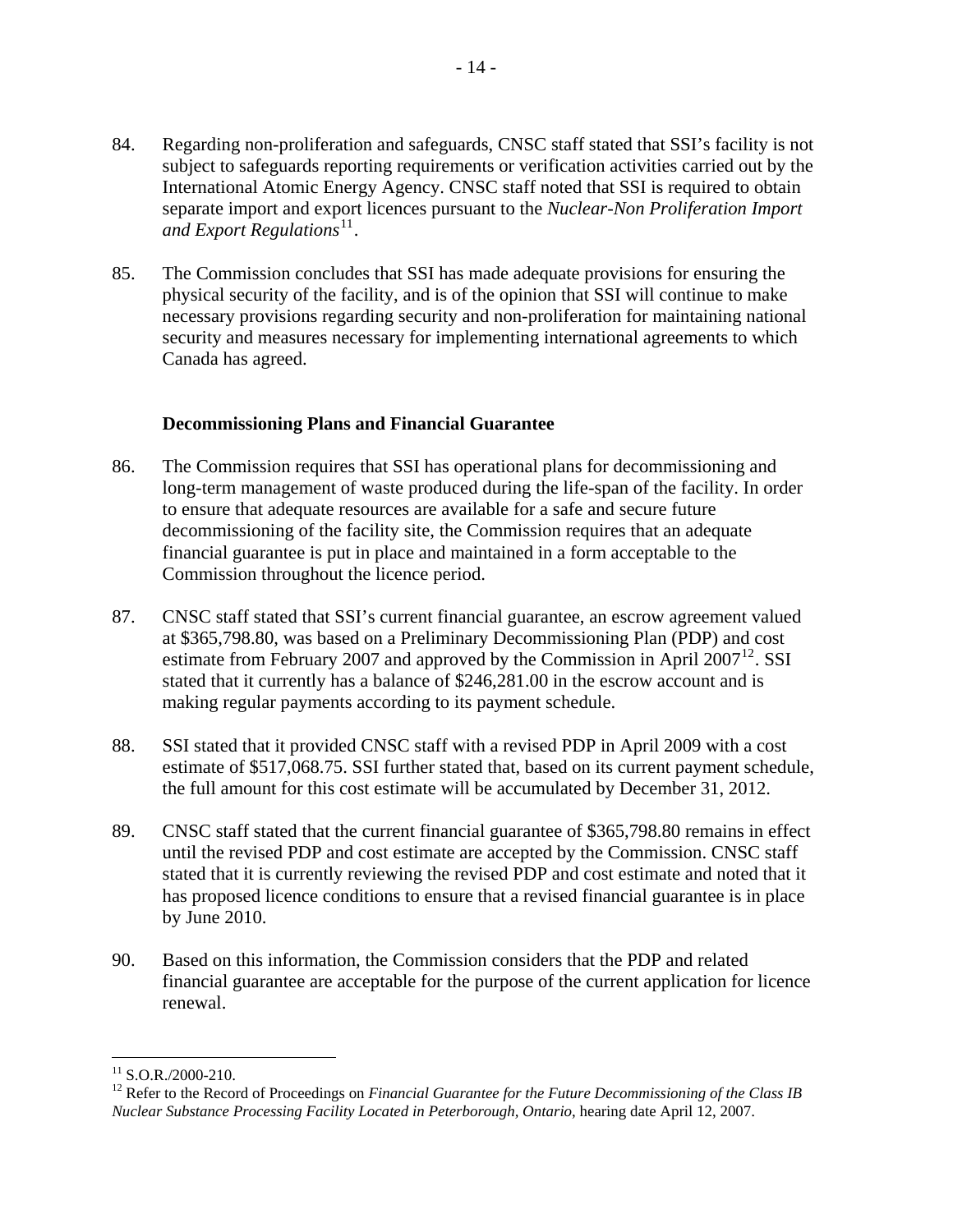#### **Cost Recovery**

<span id="page-17-0"></span>91. CNSC staff reported to the Commission that SSI is in good standing with the Canadian Nuclear Safety Commission's *Cost Recovery Fees Regulations*[13](#page-17-1).

#### **Application of the** *Canadian Environmental Assessment Act*

- 92. Before making a licensing decision, the Commission must be satisfied that all applicable requirements of the *Canadian Environmental Assessment Act*[14](#page-17-2) (CEAA) have been fulfilled.
- 93. CNSC staff indicated that the application to renew the licence for the facility under subsection 24(2) of the NSCA is not prescribed for the purposes of paragraph  $5(1)(d)$ of the CEAA in the *Law List Regulations*[15](#page-17-3). Since there are no other CEAA triggers for this project that involve the CNSC, CNSC staff stated that an environmental assessment under CEAA is not required.
- 94. Based upon the above assessment, the Commission is satisfied that an environmental assessment under the CEAA is not required for SSI's application for licence renewal.

#### **Licence Length and Conditions**

- 95. SSI requested, and CNSC staff recommended, that the licence be renewed for a period of five years. CNSC staff noted that the proposed licence length meets the criteria of CMD 02-M12<sup>[16](#page-17-4)</sup>. CNSC staff further recommended that an update be provided to the Commission following the mid-point of the licence term.
- 96. CNSC staff provided information regarding the proposed changes to the licence. CNSC staff explained that the licence would no longer authorize the importation of tritium as SSI holds other licences that serve this purpose. CNSC staff further explained that the proposed changes to the licence would modify requirements regarding documentation and appendices, clarify responsibilities described in appendices, specify and clarify reporting requirements, implement updated building and fire codes, and specify PDP and financial guarantee requirements.
- 97. The Commission sought clarification regarding the licence to import tritium. CNSC staff responded that SSI applies for separate licences to import tritium, rather than has a general ability to import tritium in its operating licence. CNSC staff noted that although the licensed importation limit quantity exceeds the possession limit quantity, SSI is required to ensure that it is not in contravention of the possession limit at any given time. SSI stated that any request to import tritium goes through a specific licence application and is handled separately from the operating licence.

 $\overline{a}$ <sup>13</sup> S.O.R./2003-212.

<span id="page-17-2"></span><span id="page-17-1"></span><sup>&</sup>lt;sup>14</sup> S.C. 1992, c. 37.

<span id="page-17-3"></span><sup>15</sup> S.O.R./94-636.

<span id="page-17-4"></span><sup>16</sup> Commission Member Document CMD 02-M12, *New Staff Approach Used to Recommending Licence Period*.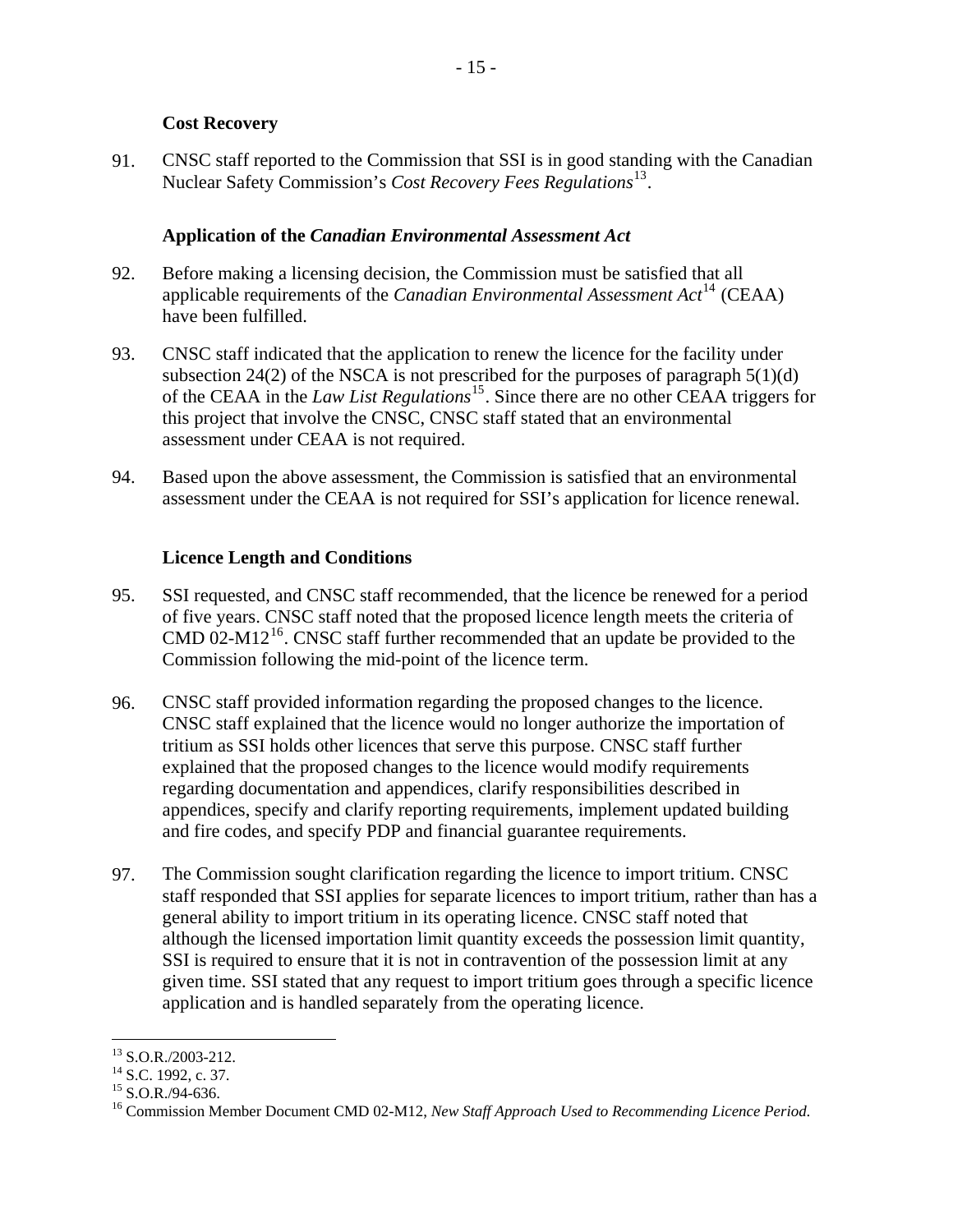- <span id="page-18-0"></span>98. The CCRC, in its intervention, questioned why the proposed SSI operating licence is different from that of a similar licensed facility. CNSC staff explained that each facility is different and that CNSC staff takes the licensee's programs, documentation and performance into consideration when it proposes a licence to the Commission.
- 99. In its intervention, SAGE recommended that the Commission renew the licence for one year to allow SSI to reduce its emissions. Another intervenor, Lynn Jones, recommended that the licence be renewed for one year to allow SSI to change its facility to a non-nuclear facility. The Canadian Coalition for Nuclear Responsibility recommended that the Commission reject SSI's licence renewal.
- 100. Based on the above information and considerations, the Commission is of the view that a three-year licence with a mid-term report is appropriate. The Commission accepts the licence conditions as recommended by CNSC staff.
- 101. The Commission believes that a three-year licence term will allow SSI time to develop and implement its groundwater monitoring plan, as well as implement its stack improvement initiative. The Commission expects that SSI will substantially reduce its emissions in keeping with the principle of ALARA. The Commission further expects SSI to broaden its public information program to a wider audience.
- 102. The Commission understands that operating licences between similar facilities can be different; however, the Commission expects as much consistency and similarity as possible for like facilities.

#### **Conclusion**

- 103. The Commission has considered the information and submissions of the applicant, CNSC staff and all intervenors as set out in the material available for reference on the record.
- 104. The Commission concludes that an environmental assessment of the proposed continued operation of the facility, pursuant to the *Canadian Environmental Assessment Act*, is not required.
- 105. The Commission is satisfied that the applicant meets the requirements of subsection 24(4) of the *Nuclear Safety and Control Act*. That is, the Commission is of the opinion that the applicant is qualified to carry on the activity that the proposed licence will authorize and that the applicant will make adequate provision for the protection of the environment, the health and safety of persons and the maintenance of national security and measures required to implement international obligations to which Canada has agreed.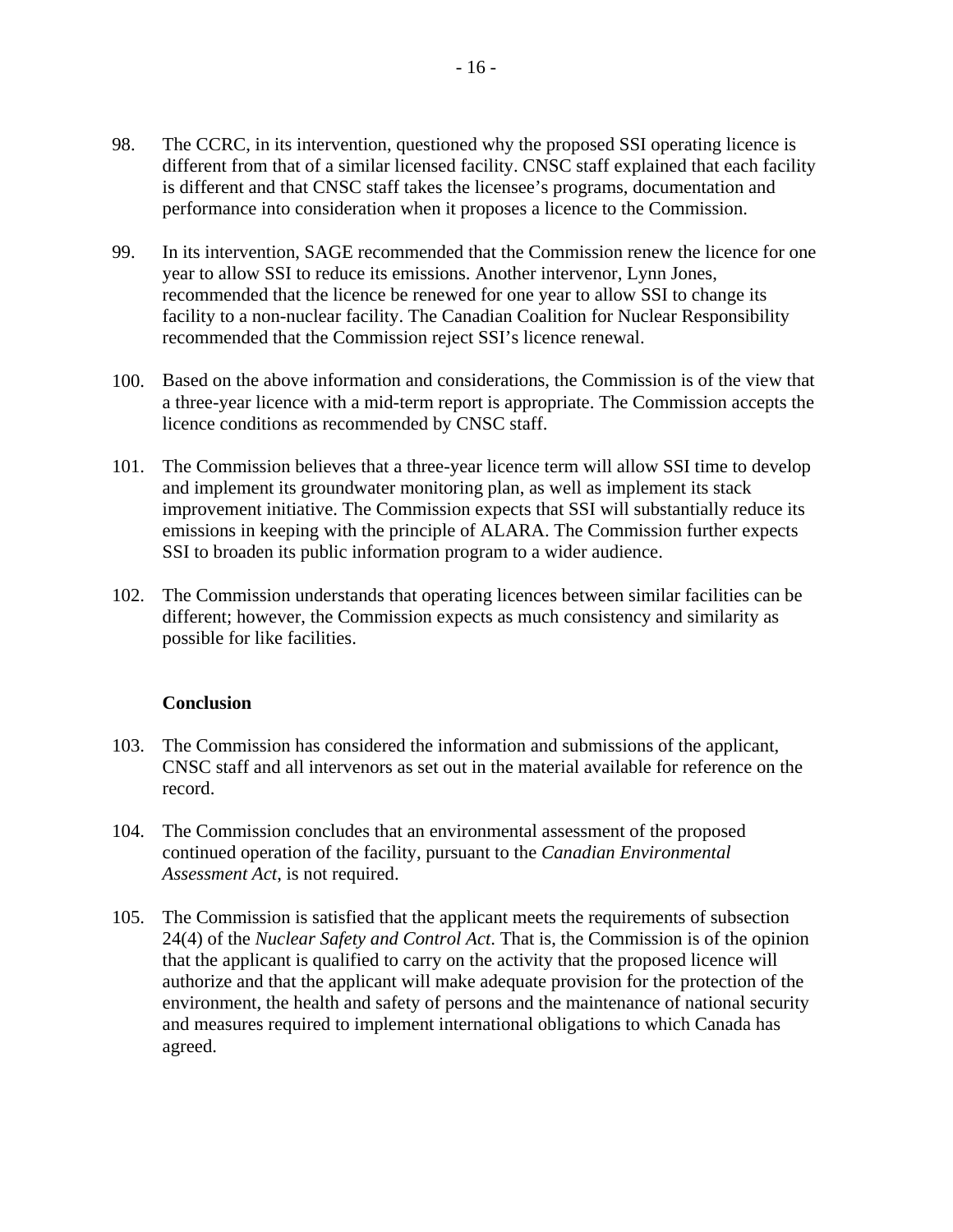- 106. Therefore, the Commission, pursuant to section 24 of the *Nuclear Safety and Control Act,* renews Shield Source Inc. 's Nuclear Substance Processing Facility Operating Licence for its facility located in Peterborough, Ontario. The renewed licence, NSPFOL-12.00/2012, is valid from August 1,2009 to July 31, 2012.
- 107. The Commission includes in the licence the recommendations made by CNSC staff in CMD 09-H6.B.
- 108. With this decision, the Commission directs SSI to prepare a status report on the safety perfonnance of its facility following the midpoint of the three-year licence term. The Commission requests that CNSC staff also prepare a report on the results of compliance activities carried out during the first half of the licence term and on the licensee's perfonnance during that period. The report should also include detailed information on SSI's groundwater monitoring plan, environmental monitoring results and on technologies available for the reduction of tritium emissions. SSI and CNSC staff shall present their reports at a public proceeding of the Commission, in approximately January 2011. Furthermore, the Commission expects SSI to broaden its public information program to a wider audience.

 $\mathcal{U}_\ell$ 

**JUL 1 6 2009** 

Michael Binder President, Canadian Nuclear Safety Commission Date